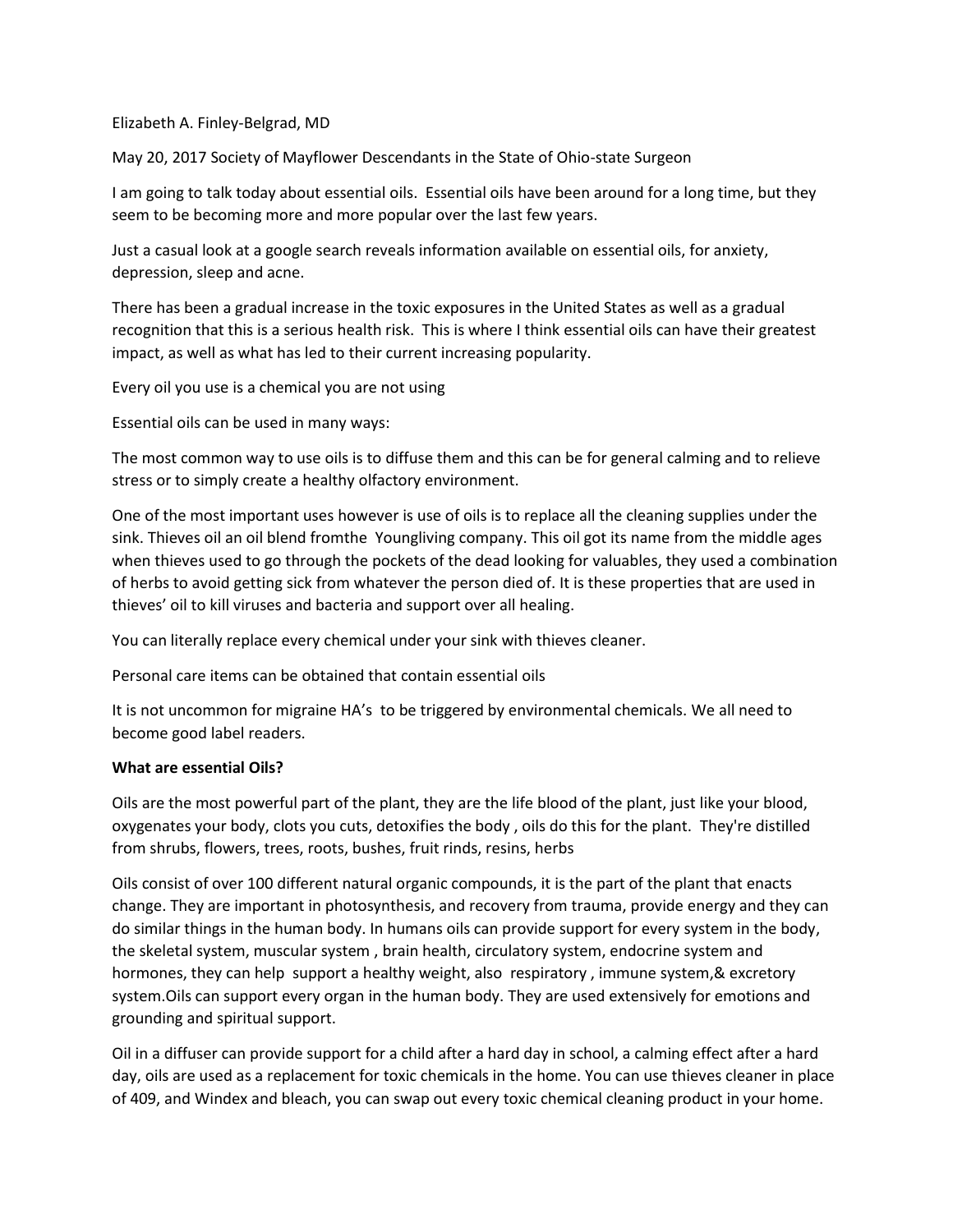Oils enter and leave the body medicinally and leave no trace behind. There are 300 essential oils on the earth, you only need 10-20 to make a really good home kit. You do not need to be an aroma therapist to use them, in most cases you are rubbing it topically on the skin

There are 3 main ways to get oils into your system

The English typically rub the oil topically on the skin.

The French ingest and cook with oils-this is the most controversial method as not all oils are food grade (Young Living does have a food grade line)

The Germans diffuse and inhale oils-this is the easiest and most effective-they do not need to pass through the digestive process, the olfactory nerve is a direct connection to the brain.

# **How do oils enter and how long to they last?**

Tests haveshown that oils have been found in the heart, liver and thyroid in 3 seconds when they were inhaled, and found in the blood system in 26 seconds when they have been applied topically.

Expulsion of essential oils takes 3-6 hours in a normal healthy body and 14 hours if you are unwell, the body will actually hold onto it longer if you need it.

# **History:**

Oils were  $1<sup>st</sup>$  mentioned by name in the book of Genesis in the Bible, when Joseph was sold to the slave traders in chapter 37. They carried Cedar wood, sandalwood and Myrrh.

Genesis ends with the burial of Joseph's father who was anointed with Myrrh essential oil.

Oils are mentioned 1100 times in scripture, 70% of the books of the Bible make mention of essential oils.

Records have been found for the oldest cultures of the world; Babylonians, there are records of them placing orders for Cedar wood, Myrrh, and Cypress.

Ancient Greeks believed that when they died they went to Elysium where the air was permanently filled with essential oils. The Egyptians used oils for beauty and embalming. They were used in Pakistan and Rome for communal bath houses. The Egyptians had the oldest recorded deodorant recipe that was made from essential oils. Egypt got many of their oils from China and India. There is evidence oils were used there for a 1000yrs; before the Pharaohs.

They were used by Medieval Europeans; many brought back oils during the crusades. And they were used by Christ. Jesus was given Gold, Frankincense and Myrrh.

Frankincense is considered the coconut oil of essential oils because there are so many uses (over 10,000).

Jesus' name –the messiah means the anointed one, which is a direct reference to the use of essential oils in scripture.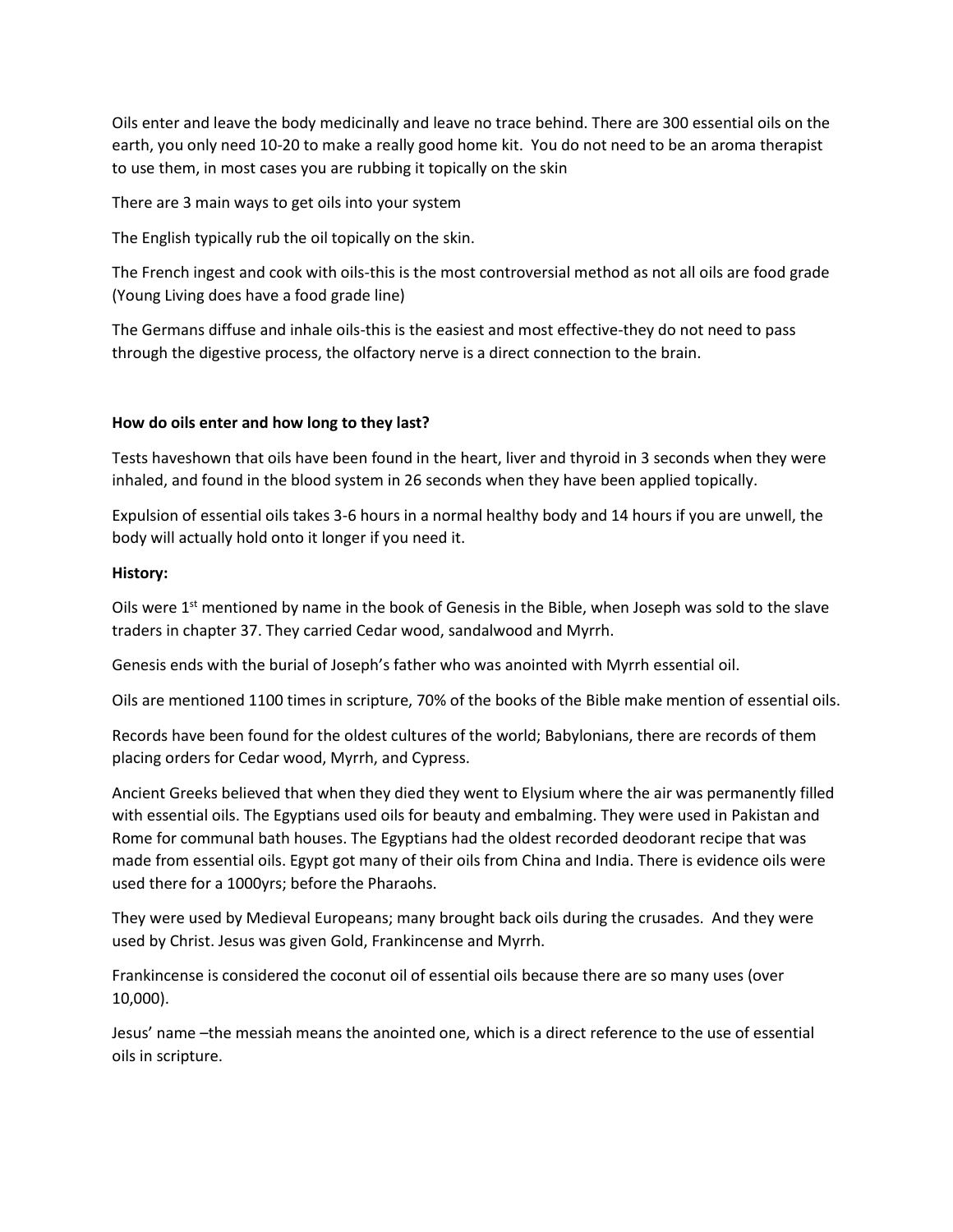Essential oil molecules are smaller than cells, smaller than viruses. Essential oils can penetrate your skin faster than any modern medicine. According to a study oils can affect every cell in 20min, and are metabolized like other nutrients.

# **Do Oils Work?**

There is no rating system in the USA for essential oils.

The FDA requires 5% essential oil in the bottle to label it "pure", "therapeutic grade ", or "organic". That means the other 95% can be solvents, chemical extenders, or junk.-That is totally legal under US law. – This is not listed on the bottle.

You therefore need to rely on the company you are working with. Young Living is an extremely reliable company, they have built a reputation of integrity. You can go to any farm, watch the entire process of harvesting and distilling at the right temperature. Their process is totally transparent. On their farms they use only virgin ground that has never had chemicals on it, they use heirloom seeds and use no chemicals or pesticides. Everything is hand weeded. Close to harvest time scientist's micro distill out in the field up to every hour to determine the peak time to harvest for the optimal oil.

Then they distill it at the right temperature, which guarantees optimal components. Young Living oil is pure essential oil, there is nothing else in the bottle-they call their process seed to seal.

When distilled at the right temperature Cyprus has 288 naturally occurring compounds that enact change in the human body. 10 degrees too hot or too cool and there are only 11 compounds available.

Chemical solvents are often used by other companies in the extraction process to save time and money.

Young Living Oils are pure essential oil; nothing else in the bottle.

There are 4 oil grade categories:

A. Therapeutic –Medicinal-made from organically grown plants, and distilled at low temperatures. If you were to heat it up it would destroy some of the compounds and it will not have the same effect on the human body.

All Young Living Oils are Grade A-Young Living carefully controls the entire process.

B. Food Grade-can contain synthetics, pesticides, fertilizers, chemical extenders or carrier oils(like much of our food)

When you use oils your body actually gets a much greater exposure to these items. As food goes through the body system the body is shielded somewhat by the digestive system, so with essential oils it is a much greater exposure so very important for them to be clean, they are much more concentrated.

C. Perfume oils-usually contain adulterating chemicals-usually solvents like hexane to get a higher yield of oil per harvest-Hexane has been banned in many countries, because it has been linked to cancer-but not in the United States-It is in a lot of store bought oils. If you open the oil and it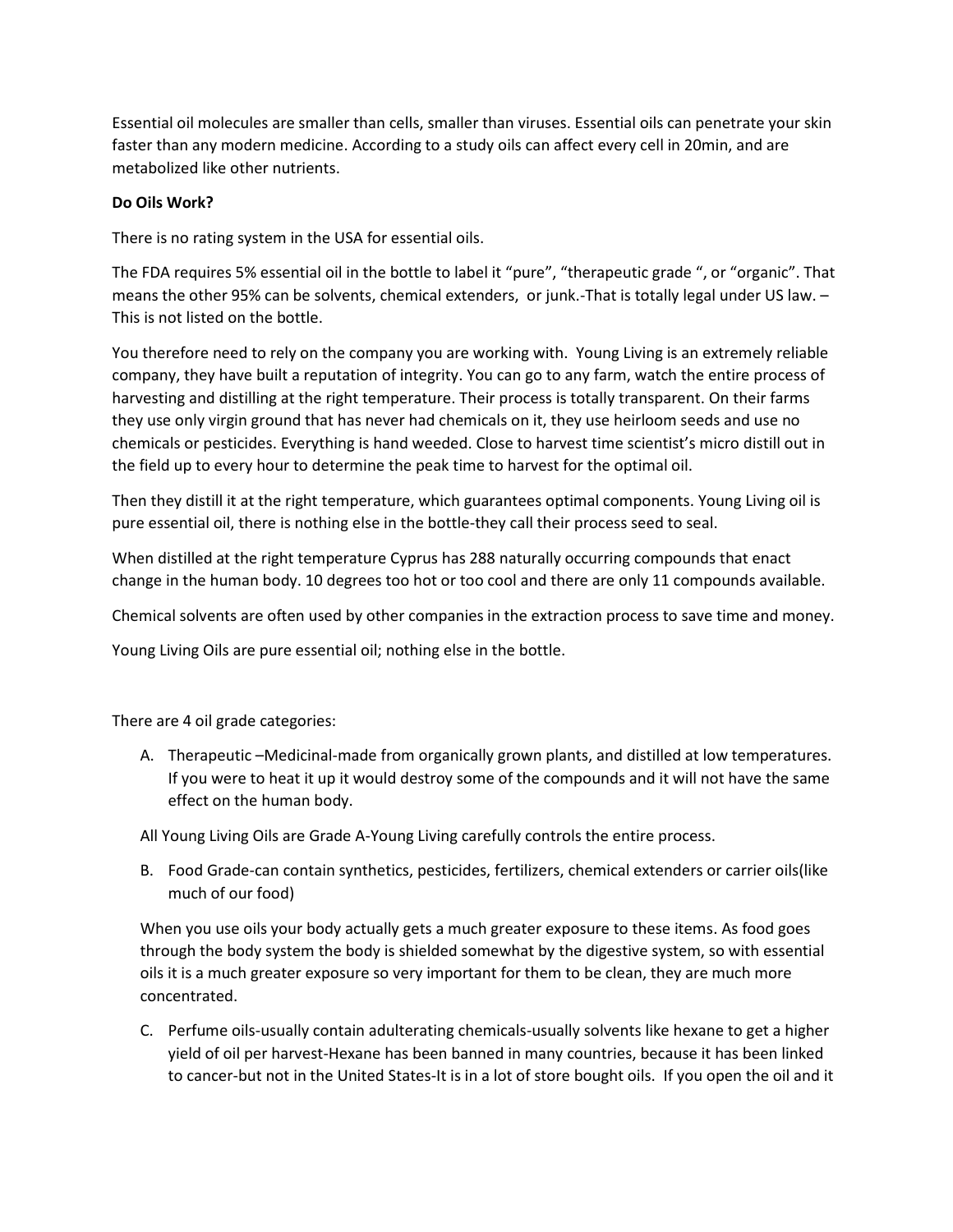smells like alcohol it was probably distilled using a solvent, also typically diluted with 80-90% alcohol.

D. Floral Water-aromatic only, generally a product of grade A distillation (this is commonly the large bottles of inexpensive oils that can be purchased in stores)

These compromises are all to save money. Though these oils do not provide the promised effect available from Grade A Essential Oils.

Oils are sold cheaply when companies cut corners.

The Young Living Company grows all their own plants, owns all their own farms /land. They control the entire process , what they refer to as "seed to seal".

Essential Oil production requires a lot of effort. A great deal of work is required to provide a small amount of oil.

It takes 60,000 rose blossoms to make 1 oz of rose oil.

Lavender is abundant. 220 lbs can produce 7 lbs of oil.

Jasmine flowers need to be picked by hand, early in the morning before the sun becomes hot on the  $1<sup>st</sup>$ day that they open, making it one of the most expensive oils in the world. It takes 8 million hand-picked blossoms to make 2.2 oz of oil.

A Sandalwood tree needs to be 30 years old, and 30 feet high before it can be cut down and distilled.

A little bit goes a long way.

Most oils are \$10-30 /bottle

A 5ml bottle is what comes in a Young Living starter kit has about 90 drops in it. A 15ml bottle has about 250 drops in it. Each application is 1-3 drops, meaning that a small bottle will get you 45-90 applications.

Thieves' cleaner is organic and it costs about \$1.50/bottle to make-it replaces 409, Pine-sol, Windex, Mr. Clean-and these normally would be between \$4-\$9/bottle-for commercial "non toxic" cleaners

Most oils average 6-15 cents/drop, which is how you use then, not by the bottle.

#### **How do oils work when they hit the body?**

When a fragrance is inhaled the odor molecules travel up the nose and are trapped by the olfactory membranes that are well protected by the lining of the nose. Each molecule fits like a puzzle piece into a specific cell receptor site that is lining the membrane in the epithelial lining of the nose. Each of those nerve cells are replaced by your body every 28 days. The cells that touch the oil are constantly shed, so the powerful oils do not cause your skin any harm.

When stimulated the nerve cells will trigger electrical impulses to the gustatory center of the brain where the sensation of taste is perceived; and the amygdala where emotions are stored; and the limbic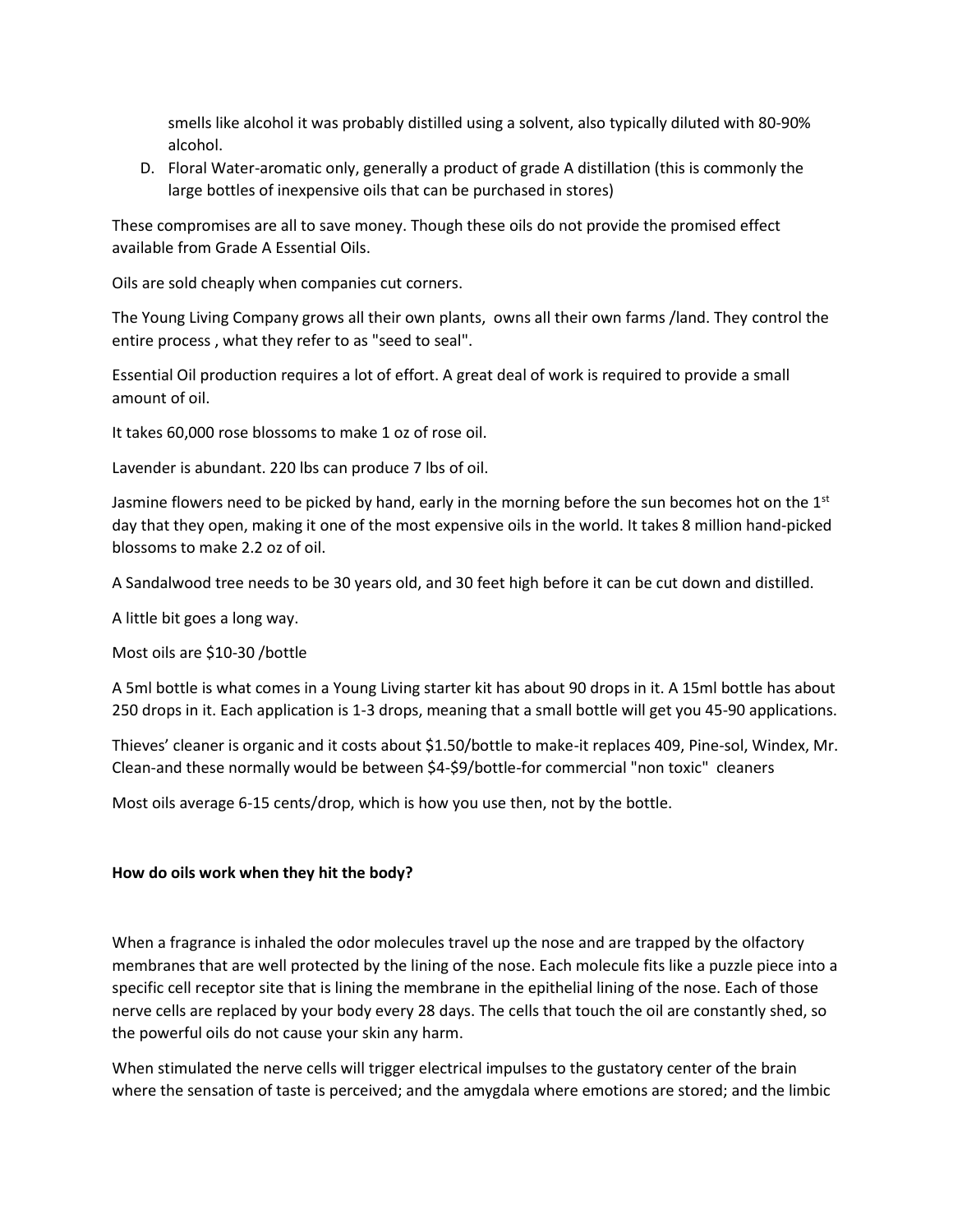system of the brain- the emotional control center. The limbic system is directly connected to parts of your brain that control your heart rate, BP, breathing, memory, stress levels and hormones.

Essential oils can have a profound physical and physiological effect on the human body.

### **Safety:**

There are some oils that cause photosensitivity-meaning you do not want to put them on and then go sit in the sun. These are mostly citrus, lemon, orange and Bergamot. –you would need to use sun screen.

There are 2 types of oils; fatty oils and essential oils.

It is always best to test an oil 1<sup>st</sup> to see how your body will respond. You can always use a carrier oil to dilute your essential oil before applying it to your body. Use 4-5 drops of carrier oil and 1 drop essential oil. Good carrier oils are olive oil, coconut oil, jojoba oil. These are fatty oils that are very large molecularly. Essential oils are tiny molecularly.

If you ever put an essential oil on your skin and get some redness or burning, you want to use a carrier oil to slow down the absorption rate, so the body cannot draw it in quite as rapidly as it wants to which what can cause the redness and burning sensation. It is always a good idea to use a carrier oil when using them with children as their skin tends to be more permeable and absorbs oil more quickly.

The best place to put oils is on the bottoms of your feet-where the pores are biggest. Some oils are best not diffused because they are so strong-oregano, peppermint, cinnamon are good examples

It is also best to avoid the area close to your eyes or any membrane like your inner ear, using a Q-tip for application can be helpful in sensitive areas.

It is also possible to be desensitized to an oil you use daily so rotating similar oils every 3-4 days can work well.

NAHA –National Association of Holistic Aromatherapy, one of the top aromatherapy bodies in the United States does not advocate internal use. The reason is that about 95% of the essential oils in the US are not safe for internal use; they are not food grade. Young Living Vitality oils are a line of Young Living oils that is GRAS certified by the FDA-generally regarded as safe, and are meant to be used to enhance food-one of the most common uses in France for essential oils internally , safely for decades.

Why are Essential oils becoming so popular right now?

If you look in our kitchen and bathrooms we are using chemicals on our body and environment routinely.

The average woman applies over 300 chemicals to her body every day in just 4 things, soap, make-up, shampoo, and hair care; 80 of these before breakfast.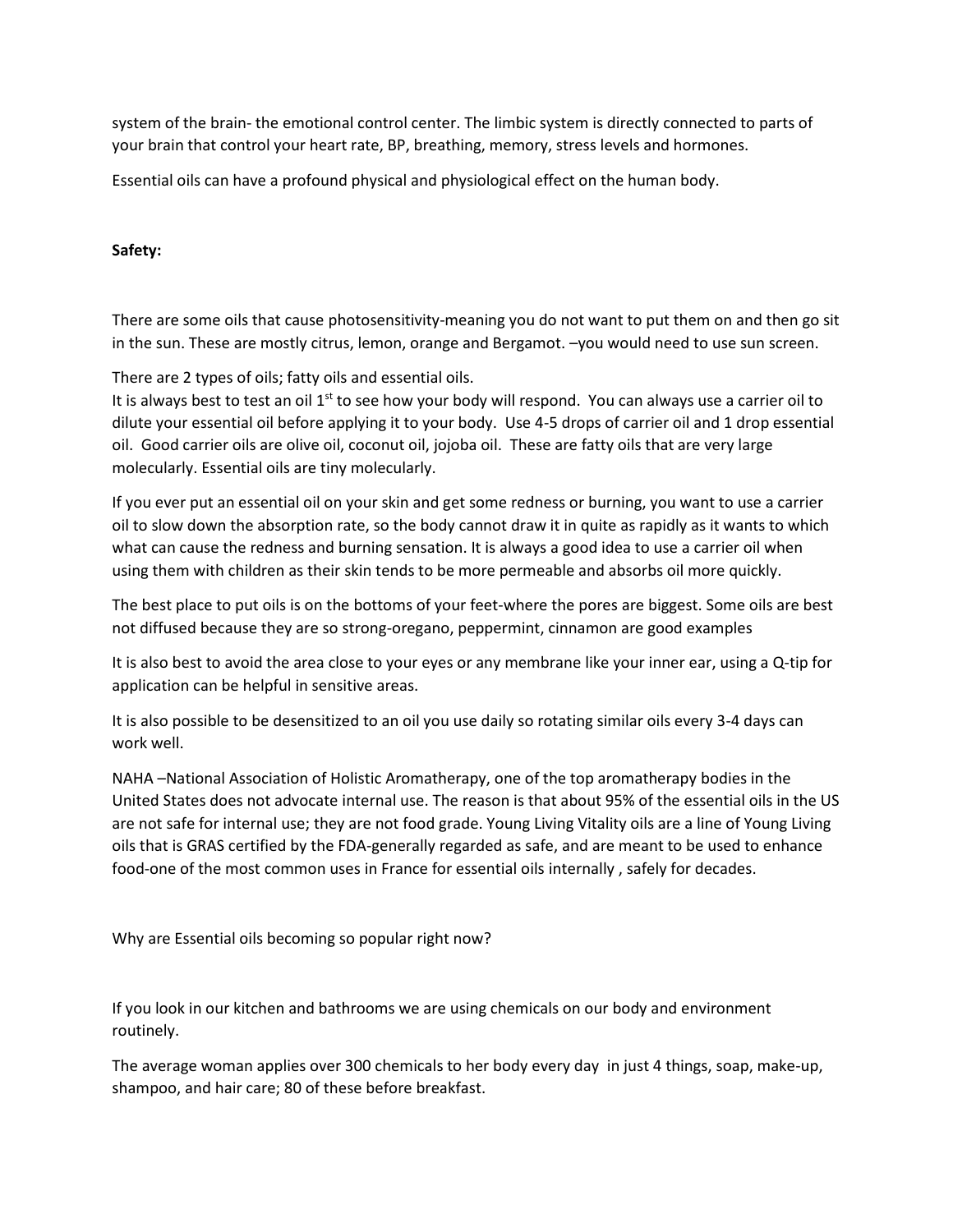Essential oils have 1 ingredient-nothing else in the bottle other than distilled plants.

According to the National Poison Control Center -there were zero deaths from essential oils in the US. They are generally very safe. You need to be aware of whether you are using photosensitive oils and going out in the sun, make sure you are not putting them into your eye, and generally using basic common sense when using them with children.

One of the easiest and most economical ways to begin using oils is to order a starter kit with a home diffusor.

Go to Young Living .com, click on become a member, there will be a line for entering a sponsor and enroller. (You can enter 2024753 for both) No need to order anything specific or do an automatic order though that is a possibility. By signing up you are able to purchase oils directly which is the only way they are sold unless you buy them directly from someone. For anyone interested it is possible to turn this into a business, which is possible to do quite successfully. It is equally as easy to just purchase the oils you want when you want them, which is what I do. But for anyone interested I can put you in touch with people who are actively building a business and who would be very happy to help you do so too.

A starter kit includes a diffusor and 11 different bottles of essential oils-this ends up being a really good deal and diffusing is the number one way I use oils in my home.

The oils included vary based upon which kit you get but are the most common/popular:

Frankincense: smooths the appearance of skin, can diffuse it for a feeling of being well grounded. It is a key ingredient in Young Livings blend Brain Power. This is also an oil most often mentioned in discussions of using oils for treatment of cancer.

Lavender: can diffuse the oil for a calming , soothing scent, a few drops in a nighttime bath can be calming, can be helpful for sleep and many other uses. It is the oil of relaxation.

Peppermint: Supports the GI system, Helpful for digestion, and promotes healthy bowel function, and can support endurance during exercise.

Purification: can be used to get rid of odors in the air, put it in gym shoes to fight odor.

Thieves: Used in the young living line of cleaning supplies, helps support a healthy respiratory system. I generally diffuse thieves as the seasons change to help reduce airborne pathogens that are common at those times.

Stress away: a blend of lime and vanilla, a wellness oil, also helpful for stress relief. You can just inhale after a stressful day for some immediate calming.

Lemon: a key ingredient in thieves, can put a drop in a glass of water for a pleasant citrus taste, may help to support the immune system, helps with de-greasing when doing the dishes.

Panaway: can apply after exercise to soothe muscles. It has a very stimulating aroma, can be applied to the back of the neck for immediate soothing, and supports the appearance of healthy skin.

Most oils have not been evaluated by the FDA so any health claims are not allow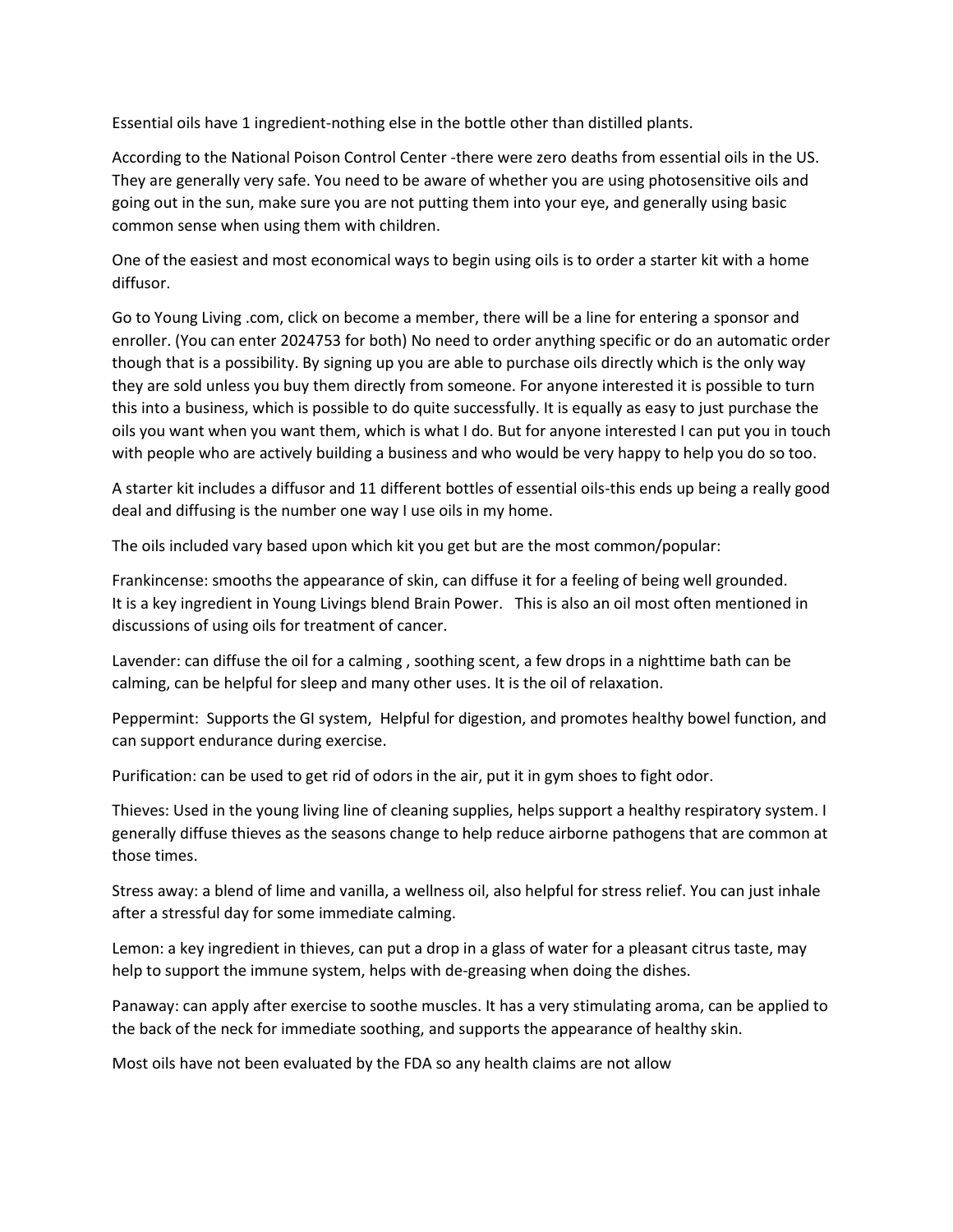There are 2 products that have actually been approved by the FDA and specific health claims are indicated.

Cool Azul Pain Relief Cream and Thieves infused Cough Drops.

Another good place to start is with cleaning products. Get a \$22 bottle of thieves cleaner and use a capful in a spray bottle of water. -One bottle will make more than 20 spray bottles of cleaner

You just need to start and develop a new habit of reaching for essential oils rather than toxic chemicals. The oils in thieves-clove, lemon, cinnamon, eucalyptus and rosemary, nothing that can hurt you. A better choice that the chemicals under the sink.

#### Why does chemical free living matter?

It is important to know what you are putting in and on your bodies.

The number 2 cause of death in the USA is Cancer. 1600 people die every day from cancer.1 in 3 cancer deaths in the US are directly linked to poor diet, physical inactivity, excess weight, or chemical exposure.

The American Cancer Society says that only 5-10 % of cases are from gene defects. That means 90-95% of the cases are under our control, it can be related to what we allow into our homes. The National Institute of Occupational Safety and Health studied 2983 ingredients in our products at home and they found 884 toxic ingredients; 314 of those ingredients caused biological mutations; 218 caused reproductive issues; 778 were toxic to the human body.146 were known to cause cancer tumors but they were still allowed in the United States even though they have been banned in other countries around the world.

Many of these chemicals are allowed in common cleaning supplies in the United States. Things that may be in your cabinets right now, even known carcinogens.

26 seconds after exposure chemicals are found in measureable amounts in the human body. Even in the umbilical cord blood of new born baby's a remarkable number of toxic chemicals are measureable-this problem is not going away.

The top 10 most dangerous chemicals that are in our homes include air fresheners like plug ins or candles. 2<sup>nd</sup> on the list are chemical cleaning supplies like 409, Windex, Pine-sol, drain and oven cleaners and furniture polish. Dishwasher soap and dish soap. Beauty supplies, and personal care products like hair spray and gels, shampoo and deodorant. Most deodorant has aluminum in it, and then we slather it on our lymph nodes for 70 years.

Aluminum has been directly linked to Alzheimer's and Parkinson's diseases in the United States. The number one pollutant in the family home is laundry detergent and fabric softener. You wash yourclothes and it sits on your skin, it outgasses in your closet all night long. That information is from the US Environmental Protection Agency top 10 killer household chemical study.

There are one hundred thousand chemicals on the market today.